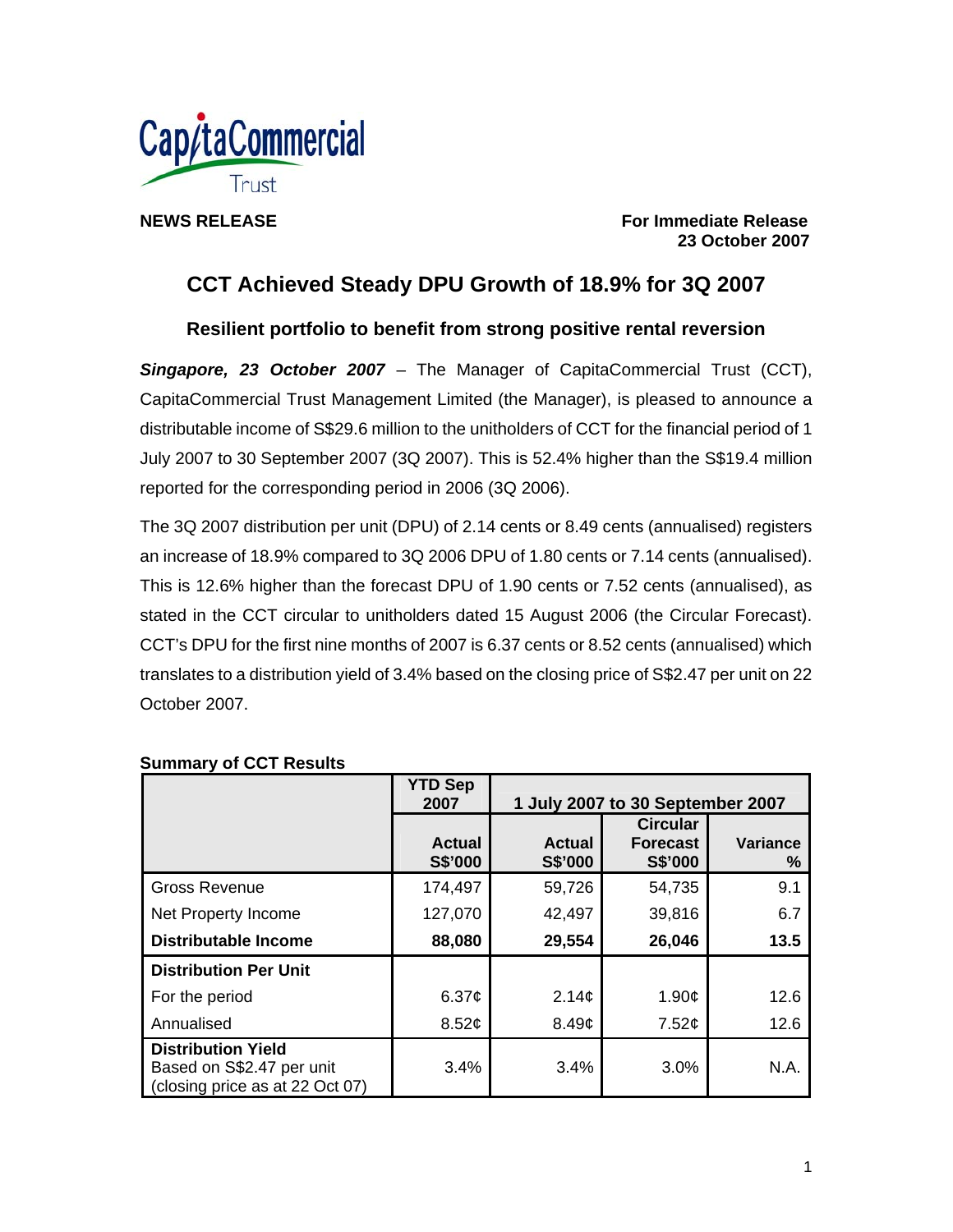Mr Richard Hale, Chairman of the CapitaCommercial Trust Manager, said: "CapitaCommercial Trust has outperformed its forecasts consistently and continues to generate higher distribution to unitholders. This is due to our efforts in actively managing our portfolio in Singapore while looking for opportunities in Asia. CapitaCommercial Trust recently increased its investment exposure in Malaysia via Quill Capita Trust, which enlarged its portfolio size by 78% from RM276 million to RM491 million after the completion of two acquisitions in Kuala Lumpur in September 2007. In Singapore, the on-going asset enhancement work at Raffles City will generate positive returns when the works are completed by December this year. In addition, CapitaCommercial Trust's acquisition of Wilkie Edge, if approved by unitholders at a forthcoming extraordinary general meeting, will bring the total asset size of the trust to close to S\$4.8 billion. CapitaCommercial Trust will continue to actively source for more growth opportunities."

Ms Lynette Leong, Chief Executive Officer of the Manager, added, "The better financial performance year-on-year is a result of the accretive acquisition of Raffles City last year and the higher rental income from our quality office portfolio. Strong leasing demand, underpinned by the robust economic performance in the Asian region continues to propel growth in the Singapore office property market. Rentals committed at our prime assets have surpassed Singapore's highest rental rate of S\$11.50 per sq ft per month during the peak of the office market in 1990. With more than 50% of our leases expiring in 2008 and 2009, we expect strong, positive rental reversion to be realised from our resilient portfolio. We will continue to drive asset quality enhancement as well as manage tenant relationships to ensure high tenant retention rates. We will also actively seek good acquisition opportunities to grow our portfolio to achieve our target asset size of S\$5 to S\$6 billion by 2009. These factors are expected to contribute significantly to CCT's growth going forward."

In the coming month, there will be an extraordinary general meeting to obtain unitholders' approval for the acquisition of Wilkie Edge. The acquisition will offer further diversification to CCT's portfolio given Wilkie Edge's location in the Central Area within Singapore's Arts, Culture, Learning and Entertainment hub.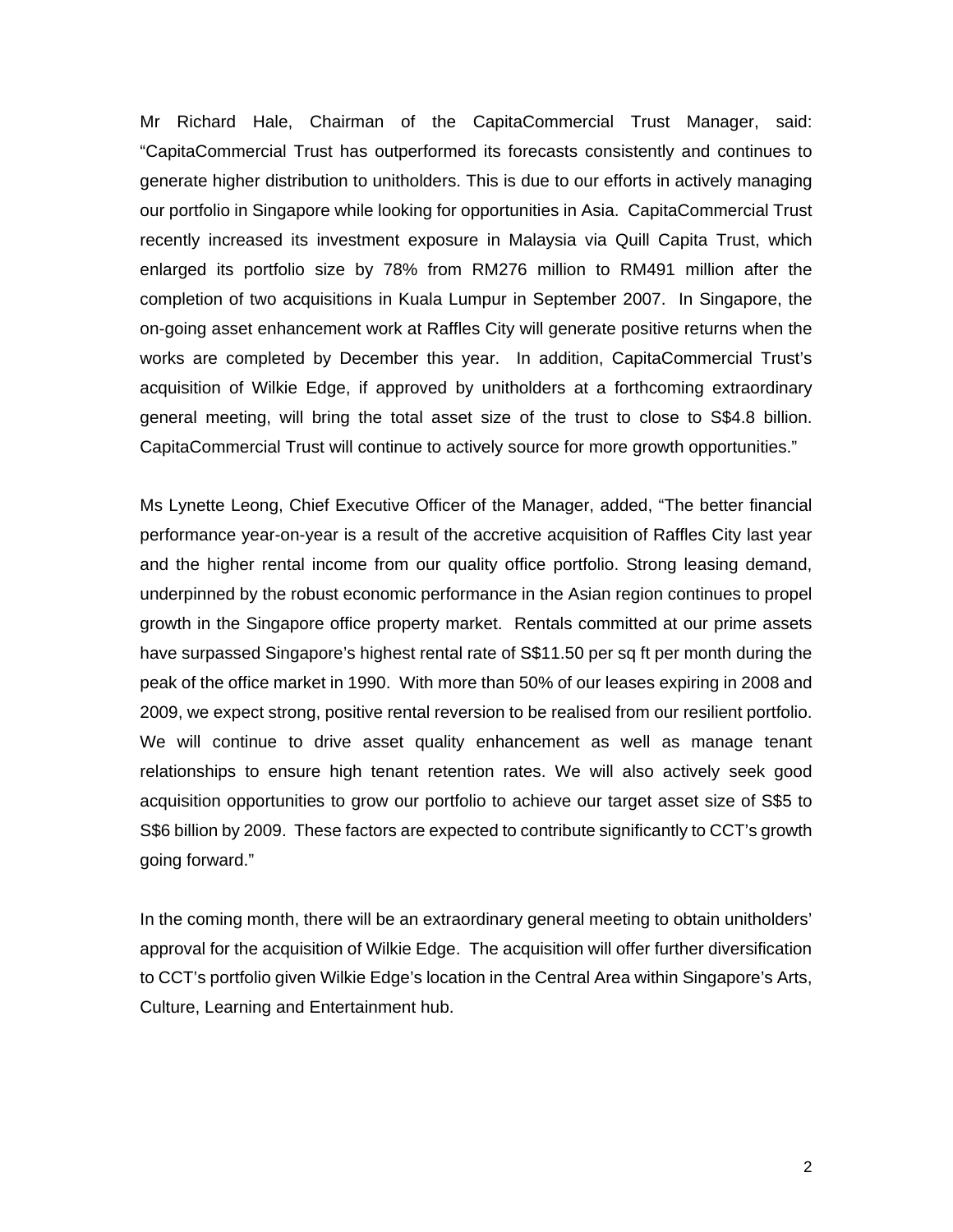For Raffles City, Phase I asset enhancement work is on track to complete by end of 2007 and it will add to the asset's net property income next year. In addition, commitment for the space under asset enhancement is already close to 100%. The reconfiguration works on the ground level of Capital Tower have been completed and most of the retail outlets have started their businesses in the third quarter of 2007.

#### -END-

## **About CapitaCommercial Trust** (www.cct.com.sg)

CCT is Singapore's first commercial REIT with a market capitalisation of S\$3.4 billion based on the closing price of S\$2.47 per unit on 22 October 2007. It aims to own and invest in real estate and real estate-related assets which are income producing and used, or predominantly used, for commercial purposes. With an asset value of S\$4.7 billion, CCT's portfolio comprises nine prime properties in Singapore's Central Business District and Downtown Core. The properties are Capital Tower, 6 Battery Road, HSBC Building, Raffles City (60% interest through RCS Trust), Starhub Centre, Robinson Point, Bugis Village, Golden Shoe Car Park and Market Street Car Park. In addition, CCT is a substantial unitholder of QCT with a 30% stake and has taken a 7.4% stake in the Malaysia Commercial Development Fund (MCDF). QCT is a commercial REIT listed on the Bursa Malaysia Securities Berhad, with a portfolio of six commercial properties in Cyberjaya and Kuala Lumpur. MCDF is CapitaLand's first and largest Malaysia private real estate fund, with focus on real estate development properties primarily in Kuala Lumpur and the Klang Valley.

CCT has been accorded an "A3" corporate rating with a stable rating outlook by Moody's Investor Service. CCT is managed by an external manager, CapitaCommercial Trust Management Limited, which is an indirect wholly-owned subsidiary of CapitaLand Limited, one of the largest listed real estate companies in Asia.

**\_\_\_\_\_\_\_\_\_\_\_\_\_\_\_\_\_\_\_\_\_\_\_\_\_\_\_\_\_\_\_\_\_\_\_\_\_\_\_\_\_\_\_\_\_\_\_\_\_\_\_\_\_\_\_\_\_\_\_\_\_\_\_\_\_\_\_\_\_\_** 

### **Issued by:**

**CapitaCommercial Trust Management Limited**  (Company registration no. 200309059W)